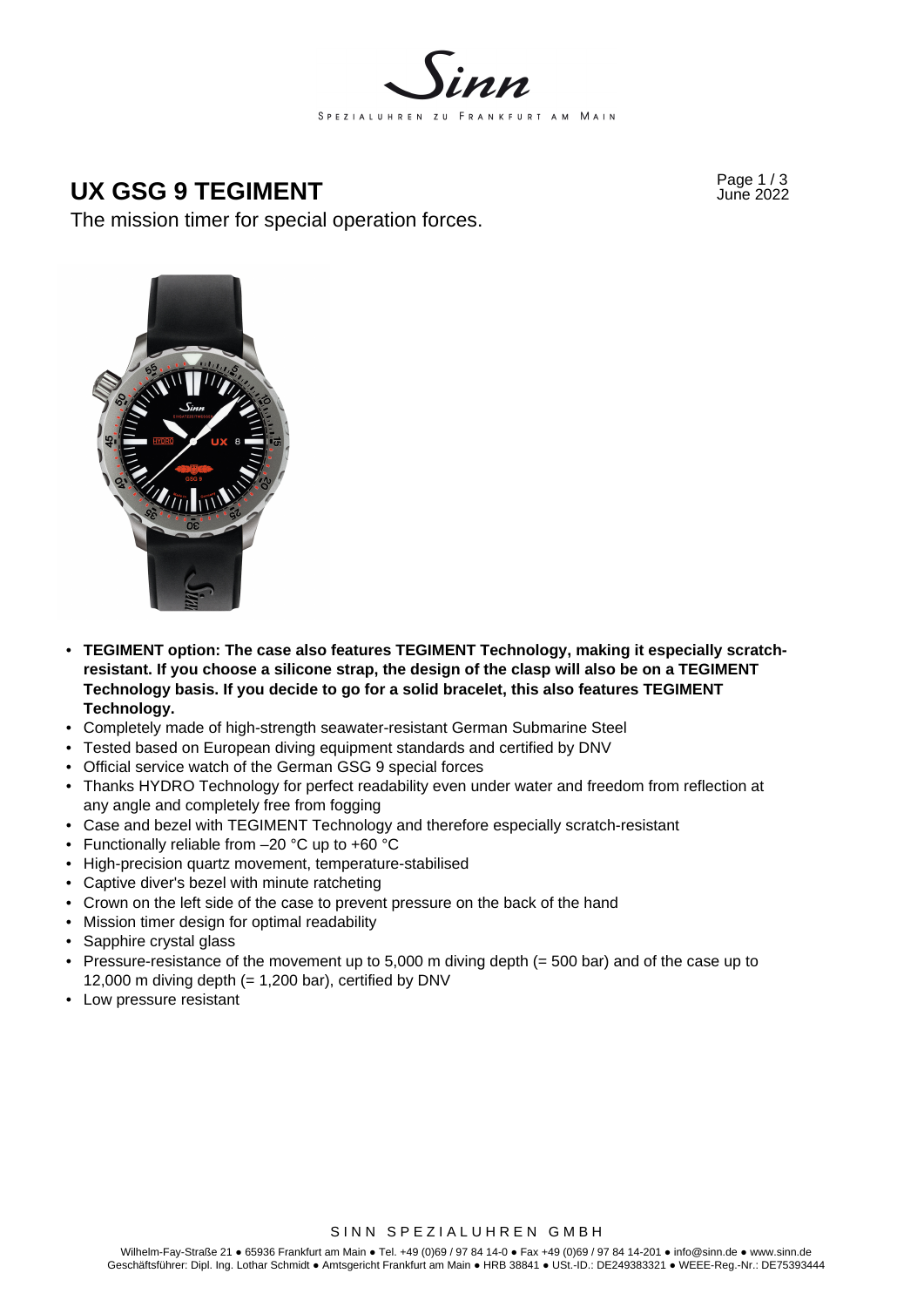

Page 2 / 3 June 2022

Rescuing the hijacked "Landshut" aircraft on October 18, 1977 in Mogadishu made the German GSG 9 (Grenzschutzgruppe 9) special forces world-famous. Just as legendary as the reputation of the anti-terrorism unit of the German federal police is the diving watch that their maritime unit wears during its missions.

Together with GSG 9, we developed the EZM 2 mission timer in the mid-1990s. This timepiece met the special functional requirements of the divers exactly and incorporated the successful features of the 403 HYDRO diving watch. Now this service watch has a worthy successor that can be purchased by anyone: the UX GSG 9 (EZM 2B) diving watch.

The diving watch incorporates proven features such as the HYDRO Technology for perfect readability even under water and freedom from reflection at any angle, a large black dial with white hands and 5-minute indices, especially visible at 12 o'clock (mission timer design), a case made of seawater-resistant submarine steel and a captive diver's bezel with TEGIMENT Technology. The position of the crown at 10 o'clock to prevent pressure on the back of the hand is a feature, as is the "GSG 9" logo on the dial.